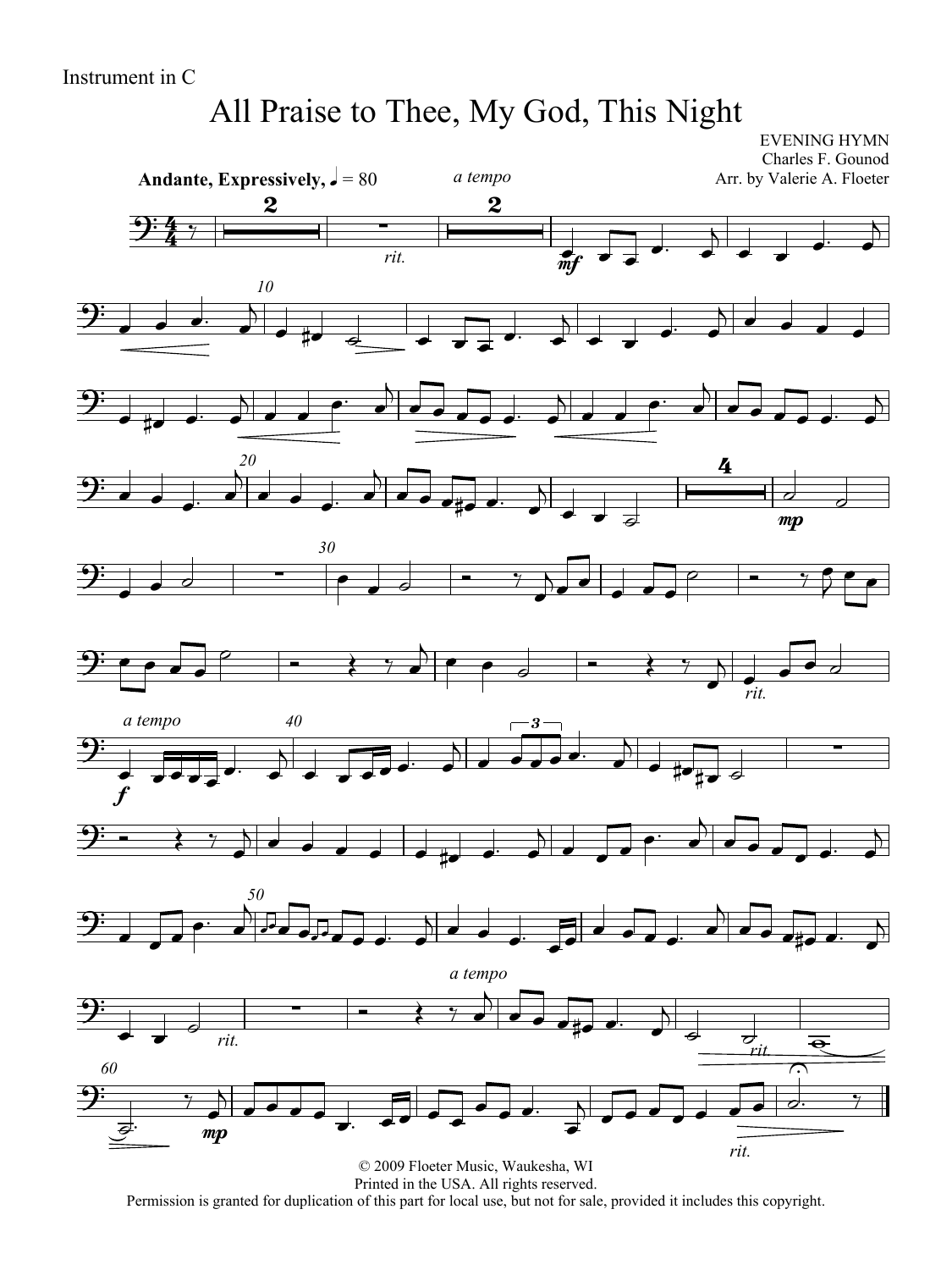#### Come, You Thankful People, Come

ST. GEORGE'S, WINDSOR

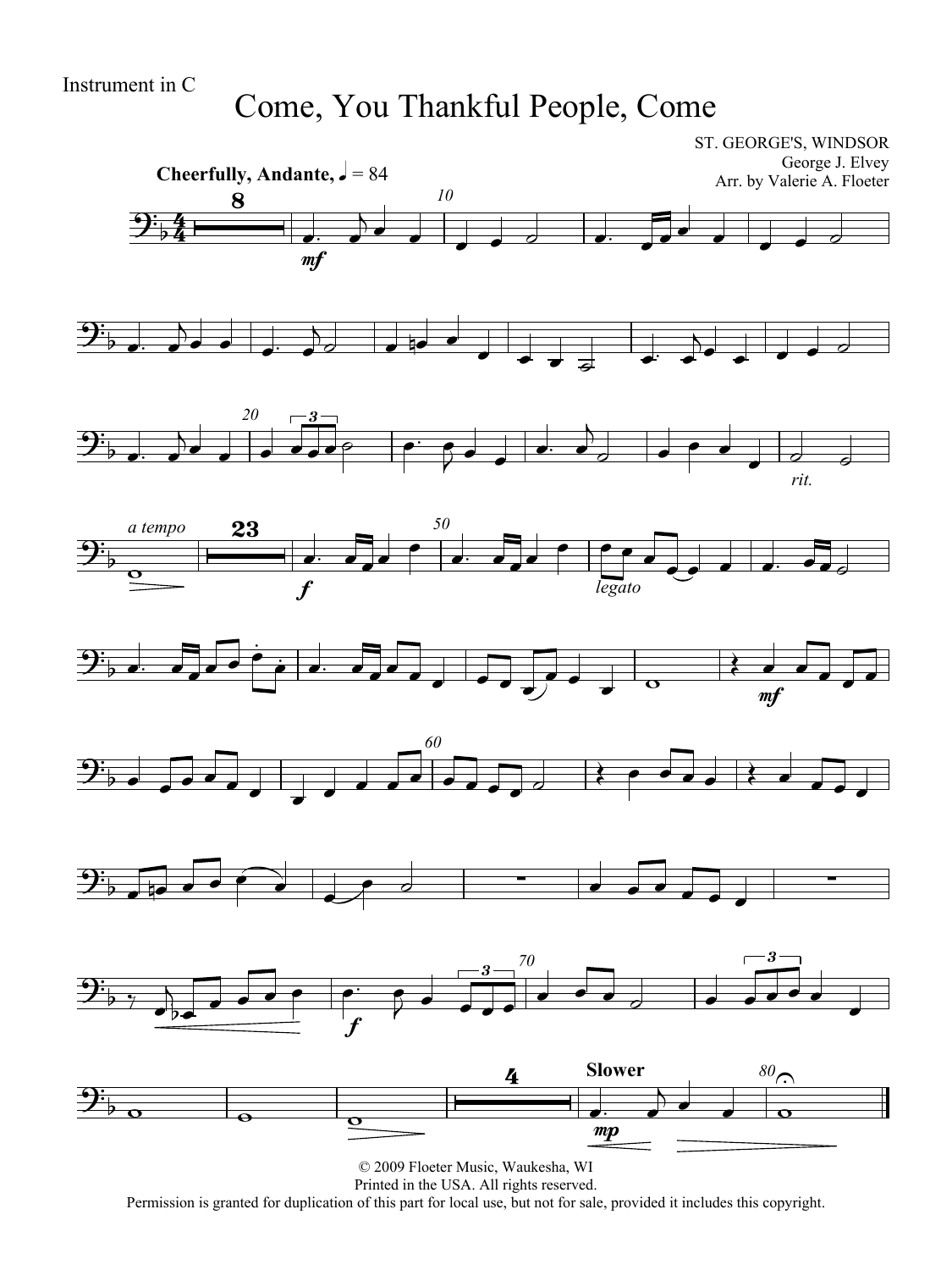#### How Firm a Foundation

FOUNDATION Traditional American melody Arr. by Valerie A. Floeter















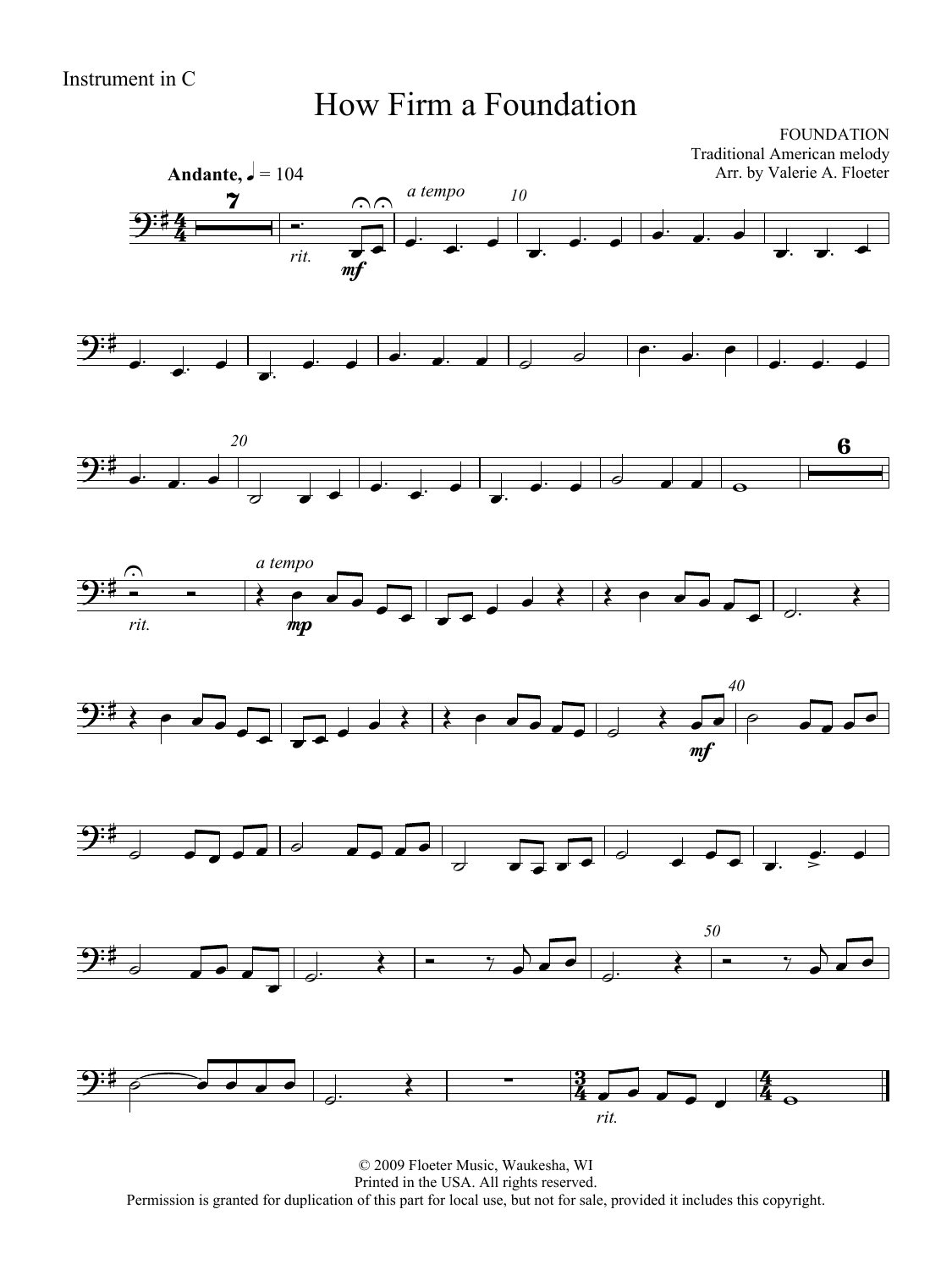## Hark! The Herald Angels Sing

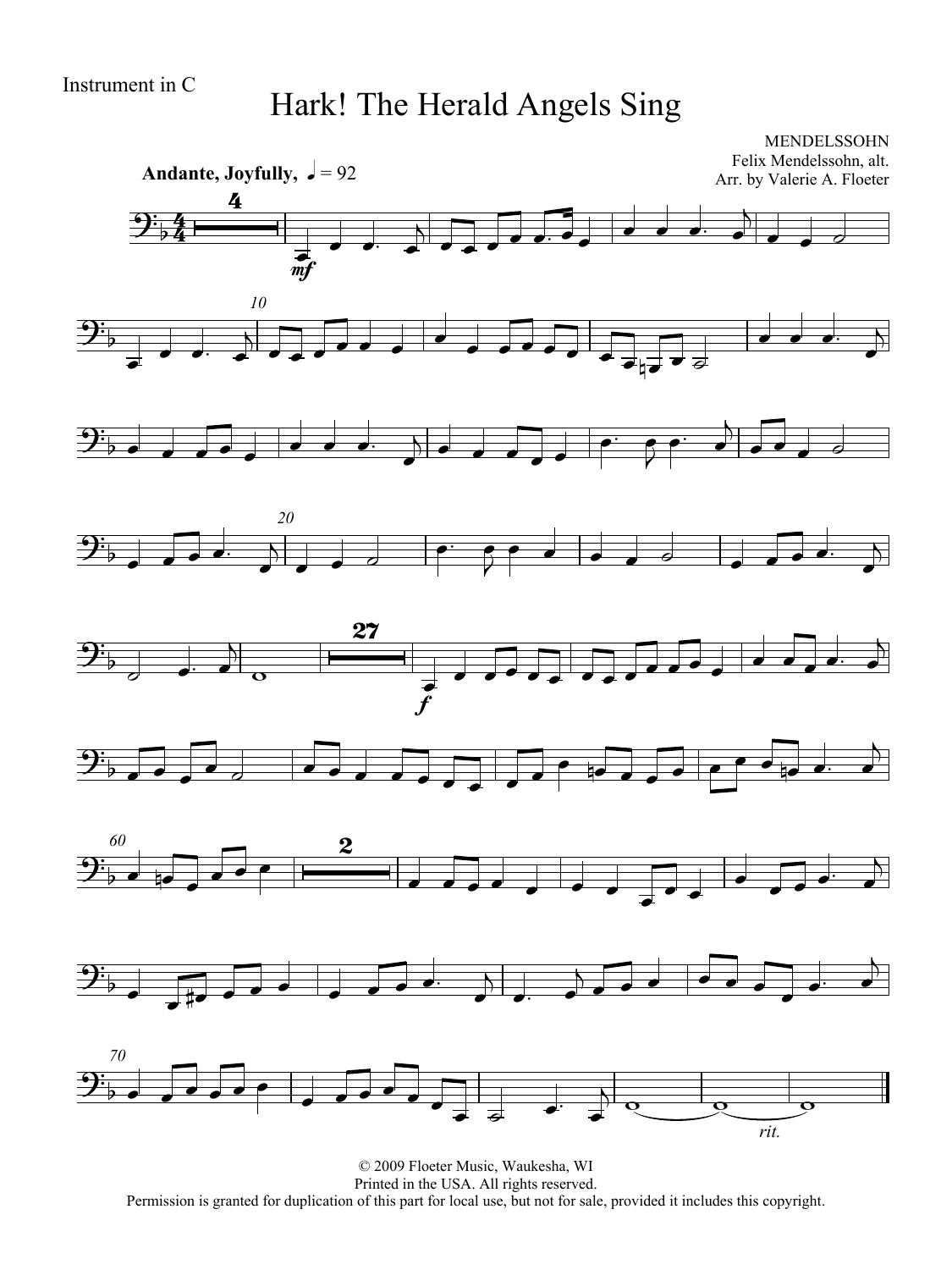## Instrument in C Jesus Came, the Heavens Adoring

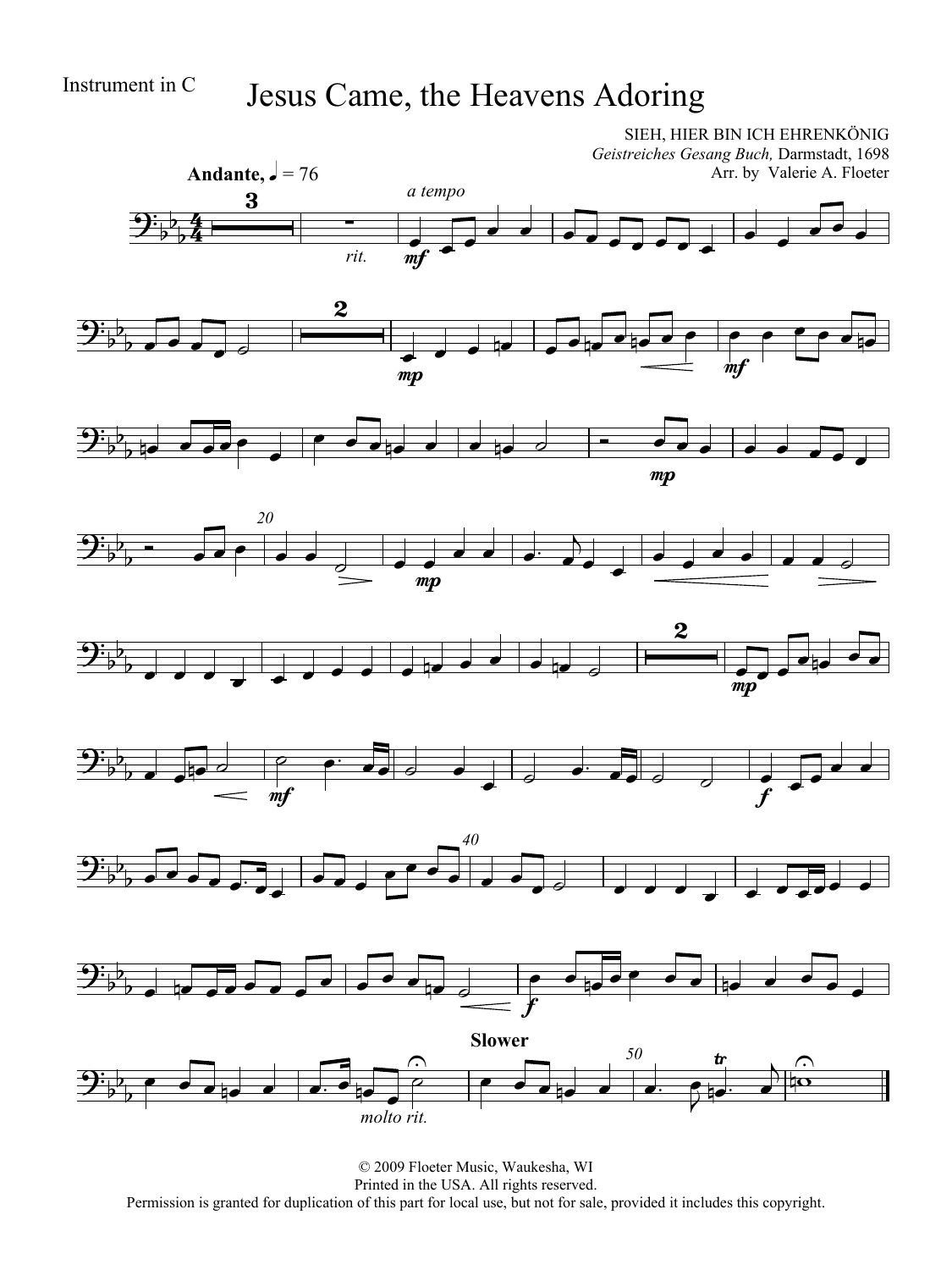## My Maker, Be With Me

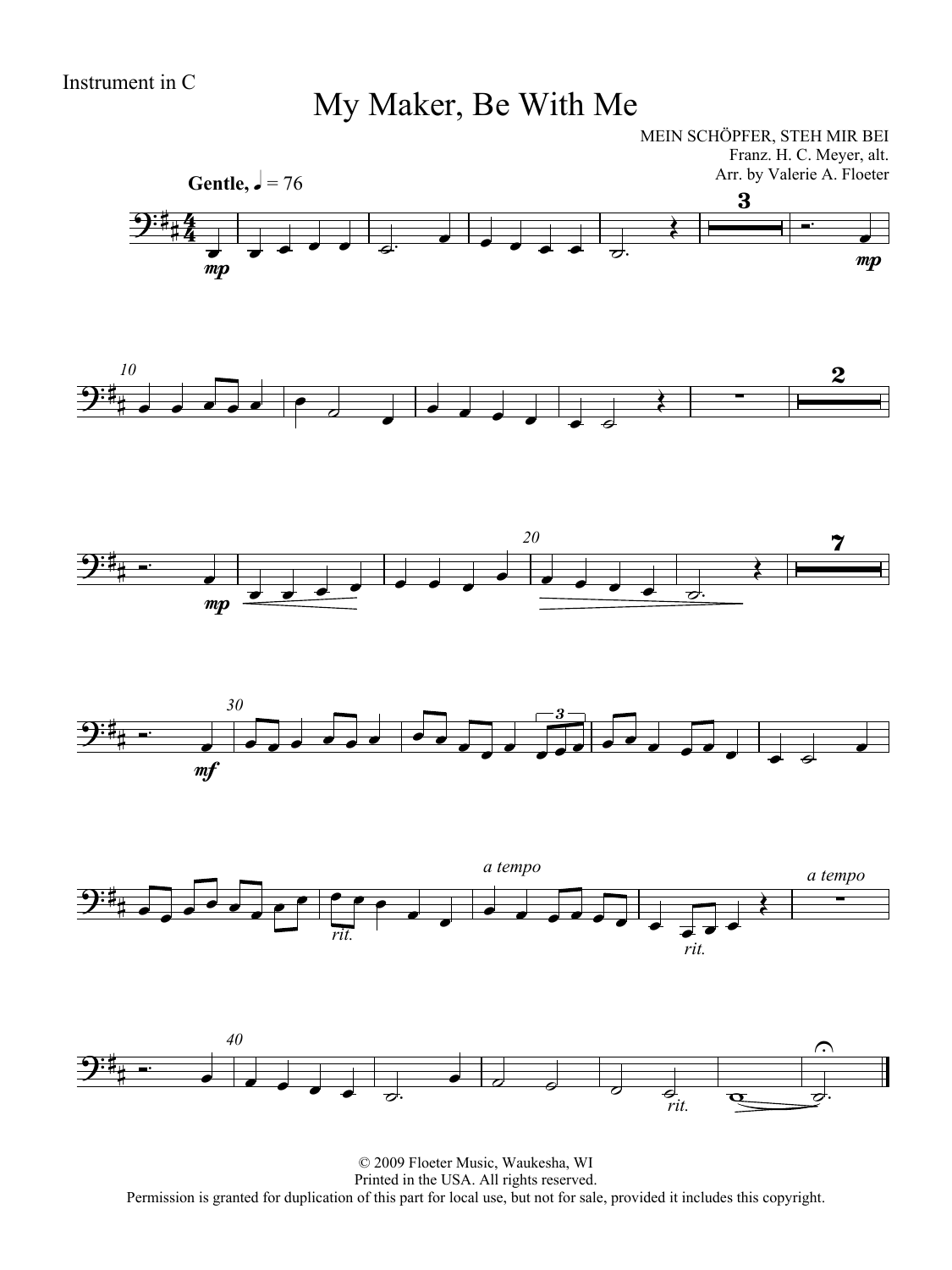#### Not All the Blood of Beasts

**SOUTHWELL** William Daman Arr. by Valerie A. Floeter

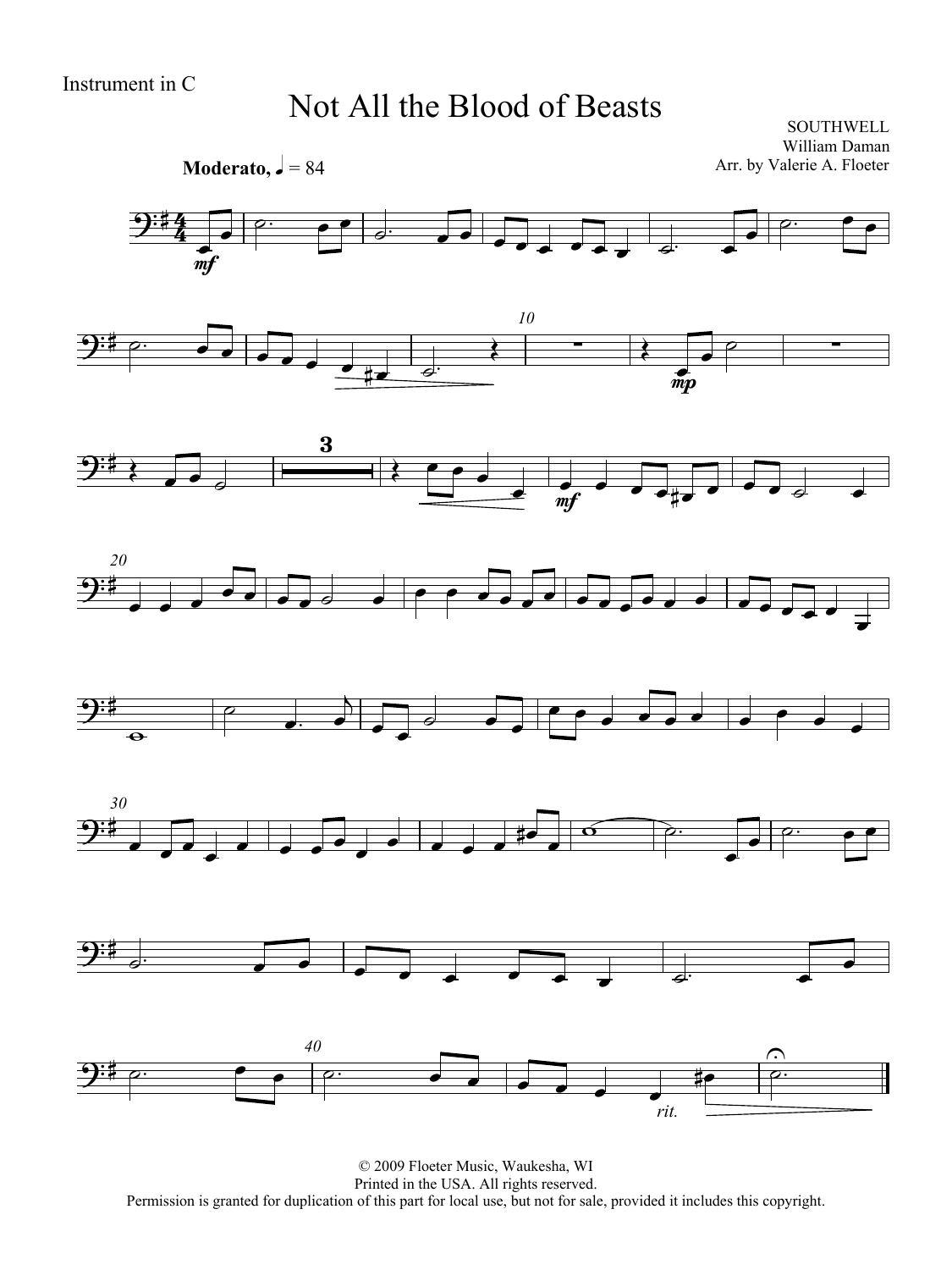# Come, Your Hearts and Voices Raising

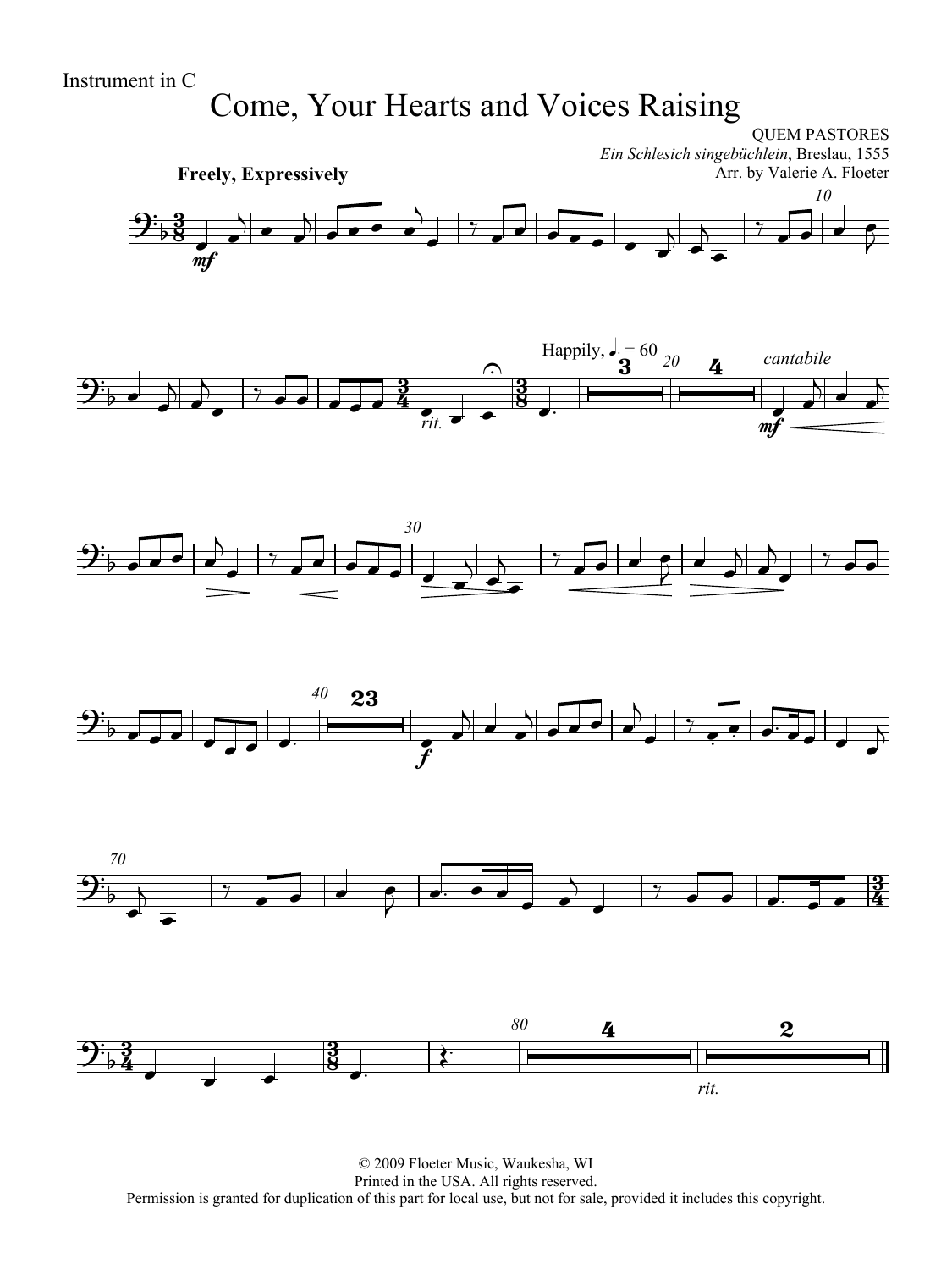## Instrument in C The People that in Darkness Sat

LOBT GOTT, IHR CHRISTEN Nikolaus Herman Arr. by Valerie A. Floeter